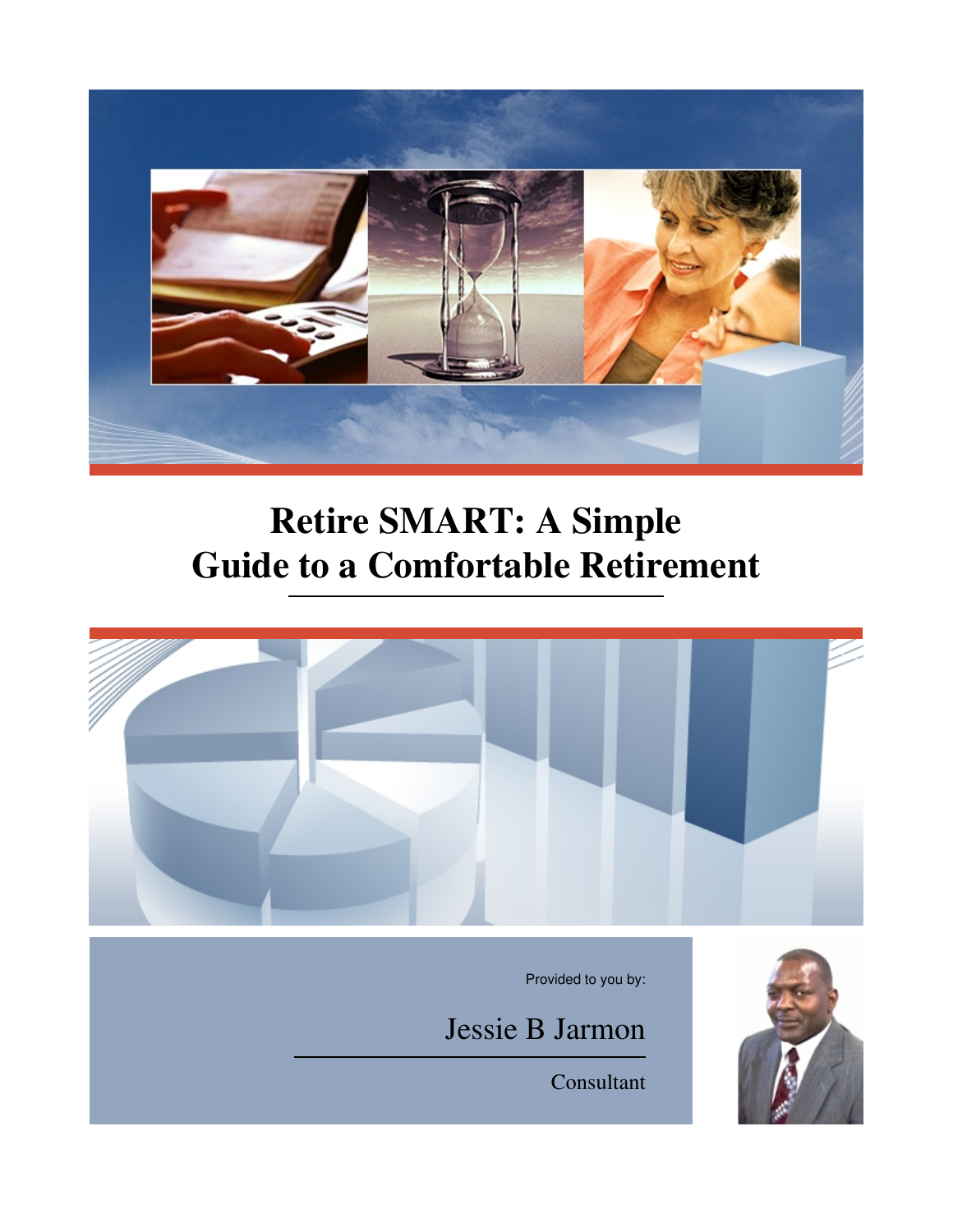# **Retire SMART: A Simple Guide to a Comfortable Retirement**

Written by Financial Educators

Provided to you by

Jessie B Jarmon **Consultant** 6575473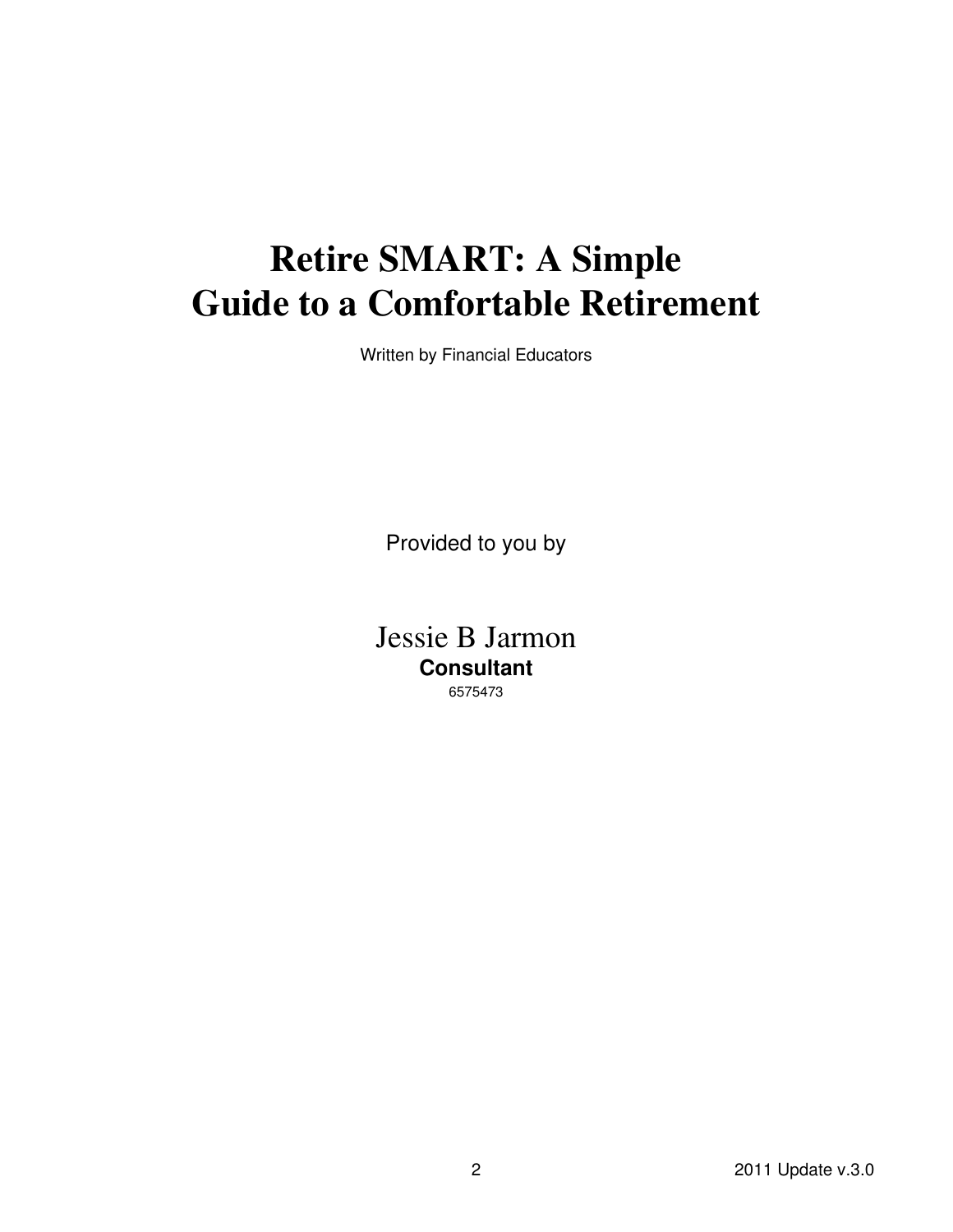### **Introduction**

 While many Americans have spent years planning for their retirements, a great many of them have made a basic discovery once they reach that plateau. Namely, that there are some issues that simple math and time will not necessarily resolve. If you are near retirement or have retired, listed below are several common mistakes that occur in the arena of financial planning for retirement that you can plan now to avoid. The remainder of this booklet will explain how to avoid these problems.

### **Common Retirement Financial Mistakes**

**Underestimating your life expectancy:** A generation ago, it was probably safe to assume that men would live to approximately age 70, and women to perhaps 75. But advances in medical science have pushed those ages up at least fifteen to twenty years. Realistic financial planning for seniors should probably assume that at least one spouse will live to age 90 or beyond. To make sure your money lasts, you may need to annuitize your assets to create a sufficient income (explained later).

 Are you thinking that you'll be able to retire when you want? In financial planning for retirement, many workers plan on working into their 70s—until illness, disability, or mere fatigue forces them to reconsider. If you plan on working past the normal retirement age, do not count on the extra money earned to pay for essential expenses. Sound financial planning for senior years would have you save a sufficient nest egg by age 65 in case health reasons prohibit you from working longer.

**Neglecting to adequately factor in health care costs:** Failure to do this can be disastrous, especially if long-term care treatment is needed. And don't count on the government to pick up the bill for you either. Make certain that your health coverage is adequate and that you have a plan to cover other elder care needs. This is the #1 error in financial planning for seniors, as it's estimated that half of the bankruptcy in the  $US<sup>1</sup>$  is caused by health failures and the accompanying costs.

**Settling for low returns:** Don't let your fear of risking principal leave you with a guarantee of running out of money prematurely. Sensible asset allocation will substantially lower the risks of investing-including the chance that your money will not grow enough to meet your needs. But if you insist on keeping money in three month CDs and T-bills as many seniors do, your earnings will be so low that you increase the likelihood of running out of money. Sound financial planning for seniors means that your investment horizon should match your actuarial life expectancy. In simple English, if you are age 70 with an expected life expectancy of 16 more years, your investment portfolio should be constructed to serve you for 16 years, not 6 months.

 **Failure to monitor or control your distribution rate:** Your financial advisor should be able to run some basic calculations based on the size and allocation of your portfolio that show a safe rate of withdrawal. A general rule of thumb is somewhere between three and five percent per year, depending on your portfolio's allocation between equity and fixed income investments. We have seen some financial planning disasters when people spend beyond this level.

**Refusing to get a fresh perspective:** No matter how effective your advisor or plan is, getting a second opinion on it will never hurt. Different advisors have different areas of expertise, such as taxes or mutual funds. Therefore, having a different set of eyes review your situation may provide insights that you would otherwise miss.

The following articles provide guidance on how to avoid these common problems.

<sup>&</sup>lt;sup>1</sup>The American Journal of Medicine: Medical Bankruptcy in the United States, 2007: Results of a National Study. Five states found that medical problems contributed to at least 46.2% of all bankruptcies.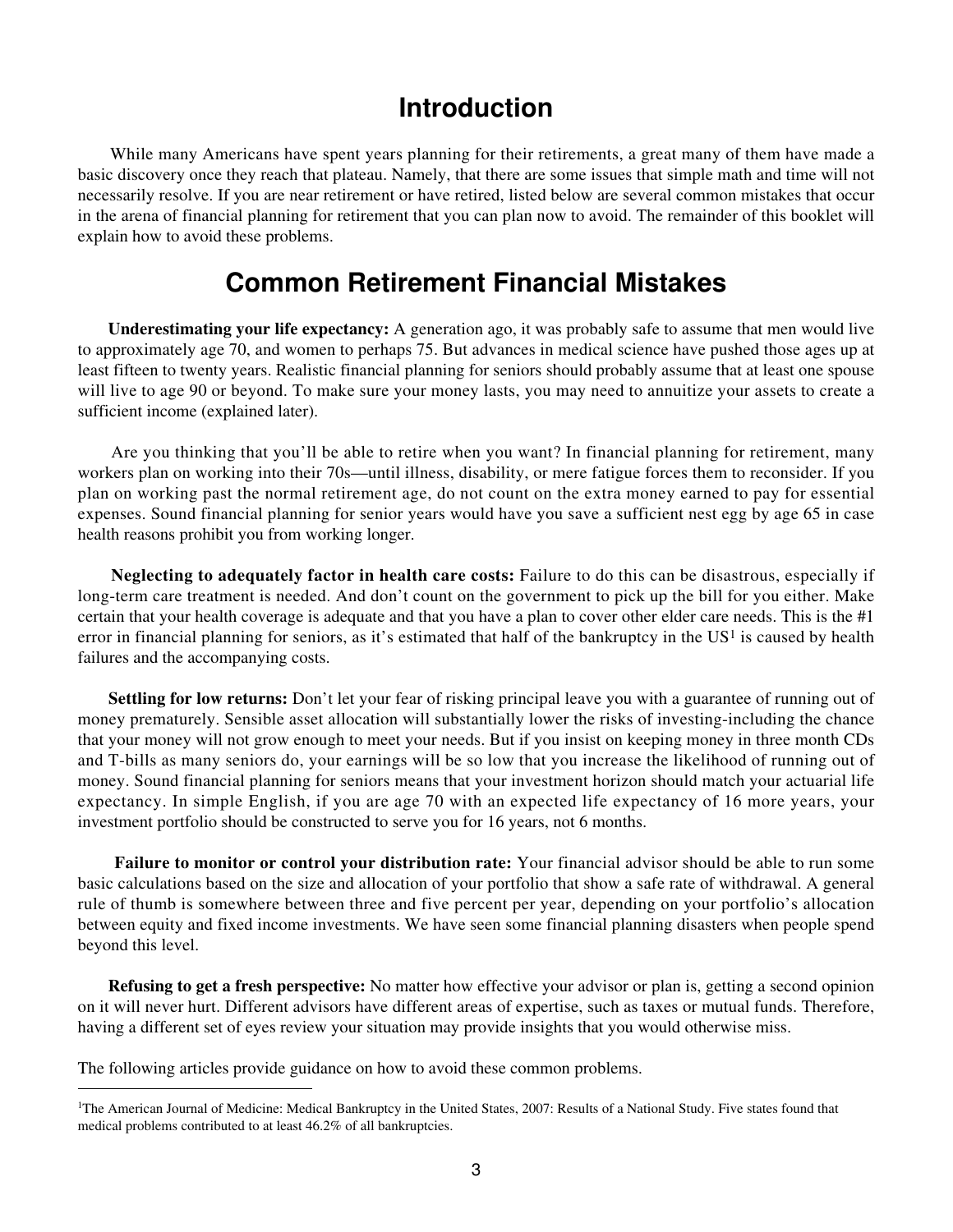## **Generating Retirement Income**

 Financial planning prior to retirement is focused on asset accumulation, tax minimization, and maintaining a budget that allows for maximum savings. Retirement financial planning, however, is focused on these different objectives: maintaining an adequate income without salary or wages, maximizing pension and social security, having adequate health and long-term care protection and minimizing financial risk.

 You can't know for sure if you have adequate resources until you do some number work. If you find this nitty gritty retirement financial planning stretching your patience, then hire a retirement planner.

### **Here are the steps:**

- Estimate your retirement spending needs: housing (including new furniture and updating), food (including 1. dining out), insurance (including long-term care), personal expenses, vacations, entertainment, utilities, transportation, taxes (income and property), etc. Add to this list anything that applies to your desired lifestyle. Add up the total and now you know how much you need, which is Step 1 of your retirement financial planning. Let's say this figure is \$50,000.
- 2. Next, you want to see how much you have and create a retirement income plan. Add your sources of retirement income including social security, pensions, and annuities. From any savings such as IRAs and 401k and other investment accounts, assume a withdrawal rate of 5%. So if you have a nest egg of \$500,000, assume that you can take 5% annually and the nest egg should be fairly safe at least for 30 years.2 Note that just to maintain your standard of living, you need to always leave some earnings behind in your nest egg to account for inflation. An item that costs you \$10,000 this year will cost you \$10,300 next year. Even if you don't care about having anything left and want to spend more, you don't have much wiggle room. For example, if your nest egg were to earn a constant 6% annually and you withdraw 8% annually of your beginning balance, you exhaust the fund in 23 years. You could easily outlive your money and that's why it's important to stick to the retirement financial planning 5% rule.
- 3. Compare your total sources of income from Step 2 and your expenses from Step 1. If you have excess income, congratulations – you're a retirement financial planning master!

If you have a deficiency, you have a few options:

- Adjust your lifestyle and spend less.
- Maintain your lifestyle, but move to a less expensive area of the country or out of the country.
- Work part time in retirement.
- Retire later—by working a couple more years, a \$500,000 nest egg growing at 6% accumulates an additional \$61,000. That additional principal provides an additional \$3,050 of spending money annually.

 Note that later in life, say at age 75, you may switch your strategy and decide to "annuitize" some of your assets i.e. spend them down to zero and give yourself more income today. The safest way to annuitize your assets is with a life annuity, as payments will last as long as you do. (Get details from your financial or insurance advisor). Although this article is a stripped down version of comprehensive retirement financial planning, it covers far more than 95% of retirees ever plan for.

 $^2$  Trinity Study: Sustainable Withdrawal Rates From Your Retirement Portfolio; Philip L. Cooley, Carl M. Hubbard and Daniel T. Walz 1998, updated 2010 http://wpfau.blogspot.com/2010/10/trinity-study-retirement-withdrawal.html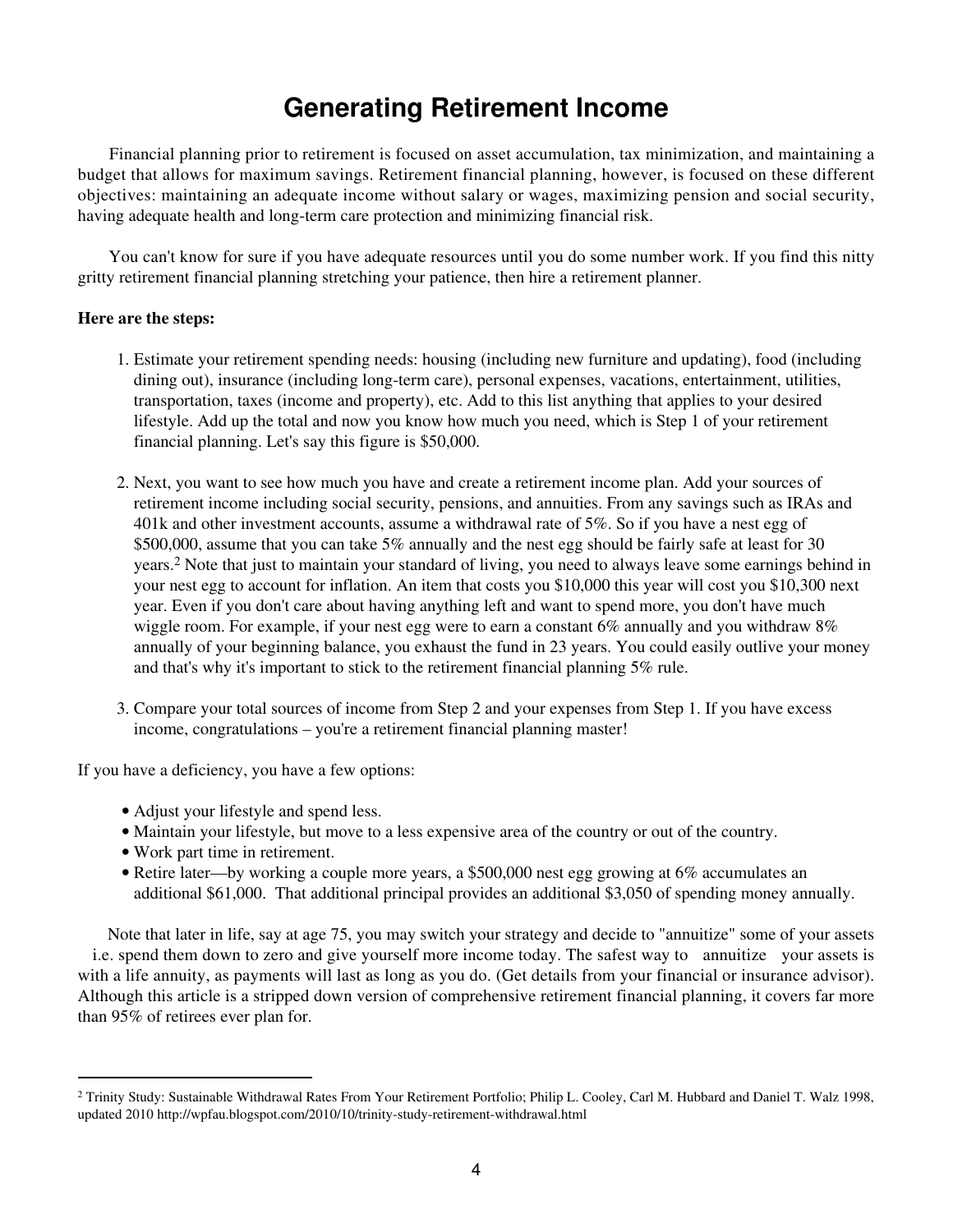### **Retirement Income Sources**

 Many retirees lack control over 50% or more of their retirement income. For example, if a retiree has income of \$50,000 annually, and \$30,000 comes from social security and employer pension, the retiree controls less than half of his retirement income making those sources somewhat useless to discuss. So let's focus on the sources of retirement income you can control and how to boost them.

Let's work up the ladder of rates that you can get from guaranteed retirement income sources.

**Bank Certificates of Deposit:** Terms from three months to five years. Generally, the longer the term, the higher the rate. Interest is available monthly for a guaranteed retirement income or can compound. One year CD is 1.09% at most banks as of 1/24/11.3 After inflation and taxes, you actually lose money. Therefore, holding large sums for long periods in CDs is financially foolish.

**Annuities:** Guaranteed by the issuing insurance company, safest companies rated AAA by Standard and Poor's. Large companies like Prudential and New York Life actually lent money to the US Government during the depression so deposits with them are pretty safe. Use deferred annuities (paying  $3.8\%$ )<sup>4</sup> if you don't need the income or immediate annuities if you need the income. A 70 year old male can get \$717/month for life on a \$100,000 deposit (equal to 8.6% cash on cash return)<sup>5</sup>. Payments end at death and nothing is left. Some immediate annuities provide a feature for payments to heirs in case of early death, but the monthly payments will be less.

**Federally Backed Mortgage Notes:** Although you've heard a lot in the news about Fannie Mae and Freddie Mac, the US government has backed their securities 100% giving them AAA safety. The same goes for Ginnie Mae Securities. Your money is loaned for mortgages, and the government agency guarantees your investment at 15 years, rates approximate 4.7%.6 Actual term is uncertain as people can pay off their mortgages early. Income is monthly.

**Municipal Bonds:** A source of guaranteed retirement income from cities, states or municipal districts. Buy those rated AAA for best security. Income is paid twice annually. Or, for another idea of guaranteed retirement income, build a ladder of zero-coupon municipal bonds. Interest and principal is paid all at once at maturity. Example: male age 52 buys \$75,000 face value of municipal bonds to mature starting at age 62, and for each year thereafter for 20 years, to provide \$75,000 of tax free income annually. The cost today of each bond averages less than 62 cents per dollar of face value yields of 5.1% tax free currently.<sup>7</sup>

**Corporate Bonds and Preferred Shares:** These can be a reliable source of guaranteed retirement income from corporations. Again, for safety, buy those that are highly rated, at least A. Bonds pay interest twice annually, and preferred shares pay dividends quarterly. Diversify amongst these guaranteed sources of retirement income and enjoy a more comfortable retirement.

<sup>3</sup> Bankrate.com national average 1 year CD.

<sup>4</sup> Midland National Life 7/20/10 MNL Guarantee Ultimate 10 (200k).

 $<sup>5</sup>$  www.immediateannuities.com 7/20/10.</sup>

 $^6$  Representative example : Federal Home Loan Mortgage Corporation 5/12/25, 5% coupon, callable 5/12/11 at 100, as of 7/20/10.

Representative example: as of 7/20/10 New Jersey Economic Development Authority, 0% coupon, price 61.5, due 2/15/20, AAA rated AGMC insured.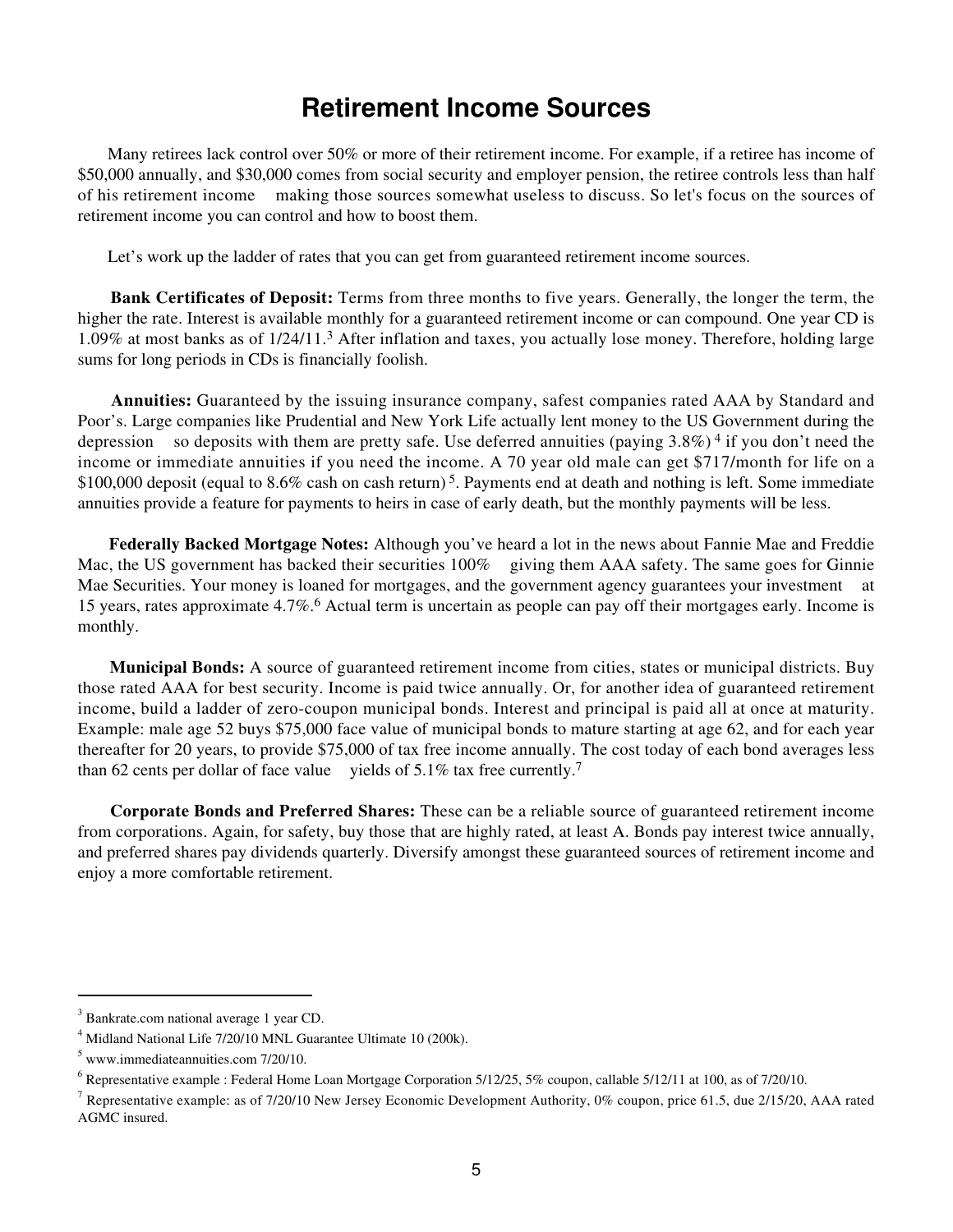Dividend income from stocks and mutual funds can be an important and significant source of retirement income, however, it is not assured as corporations may change their common stock dividends at any time. If you own mutual funds, there are funds oriented toward paying a consistent dividend income and those that do not. Are you in the right funds? Similarly, there are value stocks that pay dividends in the  $4\%$  neighborhood  $\frac{8}{3}$ , while many growth stocks pay no dividends at all. By your selection of stocks and funds, you control this important source of retirement income.

### **Protecting Your Assets**

While everyone needs car, homeowners and health insurance, there are specific types of insurance that are very pertinent to seniors or retirees. These senior insurances are detailed below, and the failure to have any of these protections could be the difference between a comfortable retirement and years of heartache.

### **Life Insurance**

 While the common reason to get life insurance is to replace income for the family should we die and our income stops, seniors or retirees are not dependent on their labor for income. Therefore, it seems that senior life insurance would be superfluous. But life insurance for seniors has other uses to solve other problems, such as providing liquidity at death for a surviving spouse, ease of estate settlement and division, creating a pool of money for special needs to create an estate and to pay estate taxes.

#### **Health Insurance**

 No one should go without health insurance. However, senior health insurance is different in that private insurance is required in combination with government coverage. A typical senior health insurance program would include Medicare to cover 80% of health care costs and private insurance, or Medigap coverage, to cover the other 20%.

#### **Funeral Insurance (burial insurance)**

While it's true that a funeral can easily cost \$20,000, most people of any means have the financial resources to cover their funeral, so special insurance may not be necessary. However, it is an excellent idea to have a funeral program structured so that your heirs don't need to take on this burden at their greatest time of grief. It could make sense to combine your funeral arrangements with funeral insurance as a package that relieves heirs of all financial and funeral planning concerns.

#### **Long-term Care Insurance**

 Typically, in our working years, we have disability insurance to provide income in the event of our disability. Since we are no longer working in our retirement, it's wise to obtain long-term care insurance in the event of disability due to age. Long-term care insurance policies provide income to cover the extra expenses for the help you need for shopping, cleaning, cooking, bathing, dressing, driving and getting round.

 As you can see, there are many types of senior insurance issues that apply specifically to retirees past 65 years of age.

<sup>&</sup>lt;sup>8</sup>www.dogsofthedow.com, average yield of top 10 yielding stocks of the Dow Jones Industrial Average 7/19/10.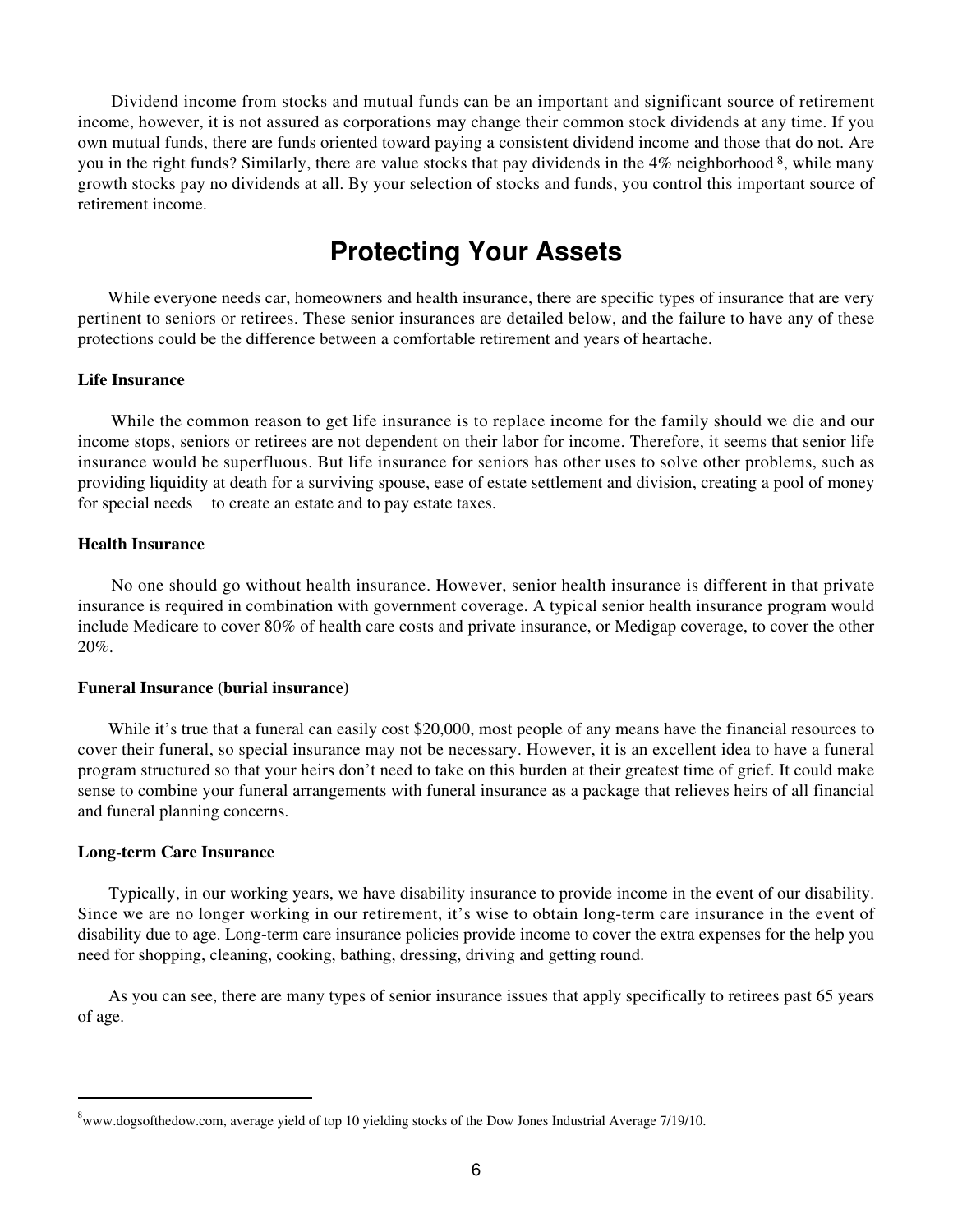### **Other Retirement Issues**

 Retirement is not just about the size of your nest egg. There are several considerations for a comfortable retirement experience in addition to a financial retirement plan. These considerations extend to where you live, housing options, and healthcare quality and choices. Most importantly, what activities will you do in retirement to stay mentally and physically fit? Here's a short list of considerations to add to your retirement checklist.

#### **Healthcare Needs for a Healthy Retirement Experience**

- 1. Do you have insurance that will cover catastrophes?
- 2. Do you live in proximity to medical specialists you may need to consult?
- 3. Is your HMO or health plan available where you plan to have a second home or move?
- 4. If you plan to travel outside of the US, does your health plan cover you?
- 5. Do you have long-term care insurance? (Don't make the mistake of thinking that Medicare pays.)

#### **Retirement and Moving Your Residence**

- What are the tax rates in the new community—property taxes, state income taxes, state sales tax and do 1. they tax retirement income and social security income differently than other income?
- 2. If you reach an age where you cannot drive, will the public transit take you to your favorite places?
- 3. Is the climate satisfactory in all months? How about allergy months (e.g. spring time)?
- 4. Is there an adequate selection of senior housing complexes, assisted living facilities and nursing homes and what is the cost?
- 5. Is there an active population of retirees in the new area and people you can befriend?

### **Retirement income structure**

- 1. Does one spouse have a pension that ends upon death? Your retirement consultant can show you how to possibly replace that income.
- 2. If both spouses are eligible for Social Security income, there may be ways to maximize the benefit—check with a retirement planner.

### **Estate planning**

 Estate planning is not just for the rich. It is for anyone that cares about their heirs. In fact, most aspects of estate planning basics have little to do with money.

 Estate planning basics do address the eventual and economical distribution of your possessions and authority but more importantly, how you take care of your loved ones. Many of you may think you don't have an estate plan but you do! Federal and state rules will determine who gets what and how much, and how you will be treated if you become very ill. If not prepared with basic estate planning knowledge, it costs money and heartache.

 Putting your estate in order can be complex. It depends on how many assets you have, where they are, your family structure children, divorced and previous children, state laws and more. But, no matter how small or large your estate is, here are the four tools of basic estate planning:

- 1. Will or trust
- 2. Durable power of attorney
- 3. Living will
- 4. Health care proxy (medical durable power of attorney)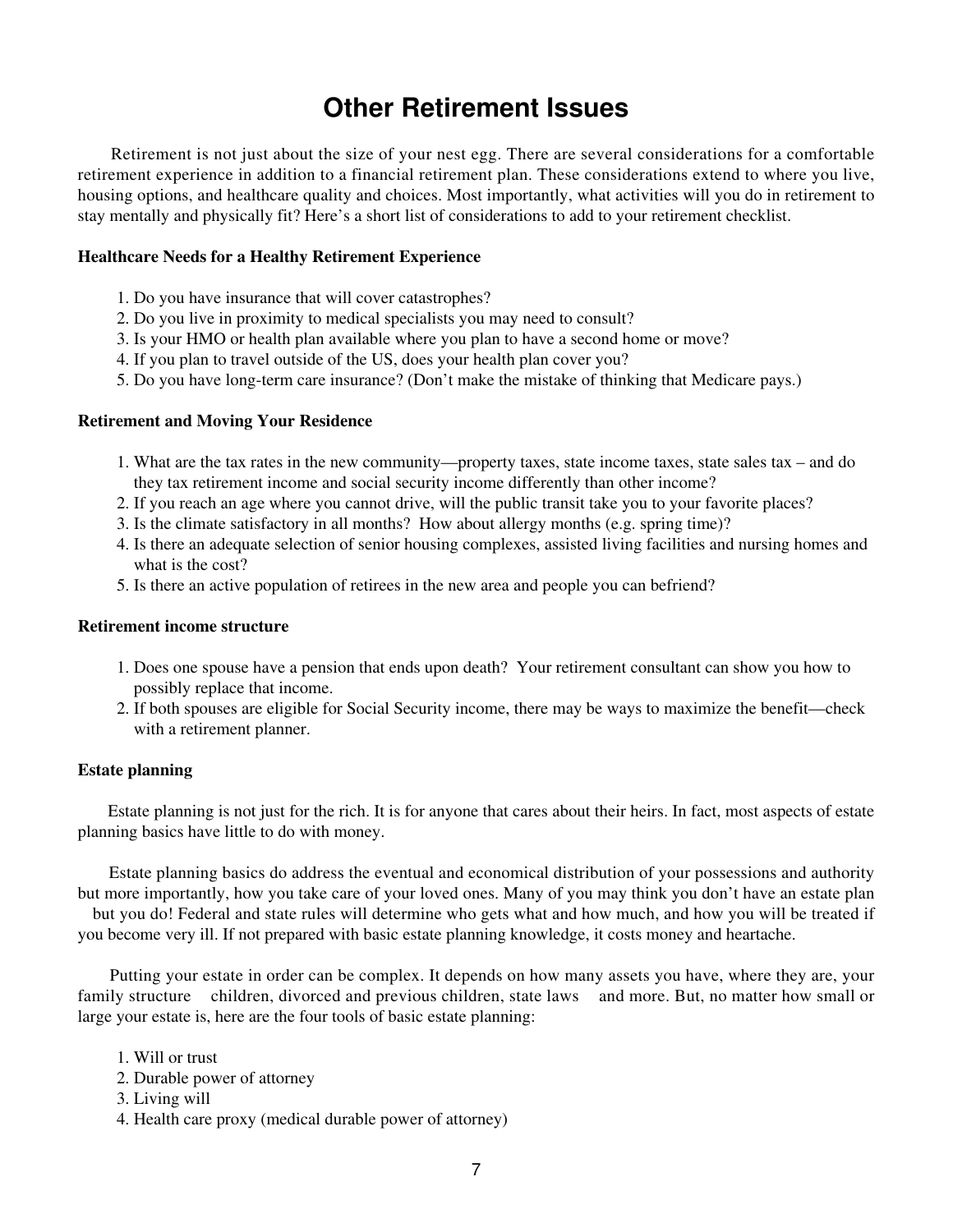Your will shows your wishes for disposition of your assets and names a guardian for minors. In it, state how property in your name should be distributed, name an executor to be in charge of carrying out your wishes, and provide for payments of costs incurred in settling your estate. And for your minor children, designate a guardian and name a trustee to protect their inheritances. One estate planning basic is to use a trust in place of a will because it maintains privacy and avoids court involvement in the settlement of your estate. Additionally, trusts typically contain conservatorship provisions. If you should lose your mental capacity in your old age, do you want your family to be in court about your care, or would you rather have a written plan in advance? Estate planning basics call for planning ahead.

 Your Durable Power of Attorney gives someone else permission to manage your affairs if you become disabled or incapacitated. With it, as soon as you become incapacitated, your designated person, i.e. your spouse, adult child or anyone you trust, can manage (pay bills, make decisions) your affairs or you can restrict that power to only particular assets or accounts. Don't wait! You can't create a durable power of attorney once you've become incompetent.

 Your Living Will expresses your wishes to your doctors when they must consider use of life-sustaining measures. This is your declaration on what life-sustaining medical treatments you will (or will not) allow if you become incapacitated. For example, you may request that artificial nourishment be (or not be) withheld if you become terminally ill. You may recall the Mary Schiavo case on this issue which became a national news story only because these estate planning basics were ignored.

 A Medical Durable Power of Attorney (or health care proxy) is a crucial and basic estate planning tool that designates someone to make health care decisions on your behalf in the event you no longer can. It's a document that gives a person you designate permission to make health care decisions on your behalf if you are unable to do so in the future, and perhaps, consistent with your living will. Talk to the person before appointing him, and be sure he or she understands and is comfortable with your wishes, and is strong enough to carry them out despite some family members' objections.

 Seek professional help in planning your estate consistent with your state laws and your particular circumstances. No one will tell you about the estate planning basics. Be proactive and ASK your retirement advisors what you need to do to get your estate in order.

### **Summary**

 These are only **a few ideas** to help you better protect your assets and make the most of what you worked hard to accumulate.

### **Financial and retirement planning can have an impact on your estate, even if your estate is of modest size.**

- Find an advisor who is knowledgeable in senior matters.
- Find an advisor who will answer your questions, as well as answer questions that you have not thought to ask.
- Find an advisor who will point out opportunities and caution you about risks, and one who is knowledgeable about the special needs of retired individuals.

**With the sound advice of experience and a conservative retirement plan, you and your family can get the most out of your assets.**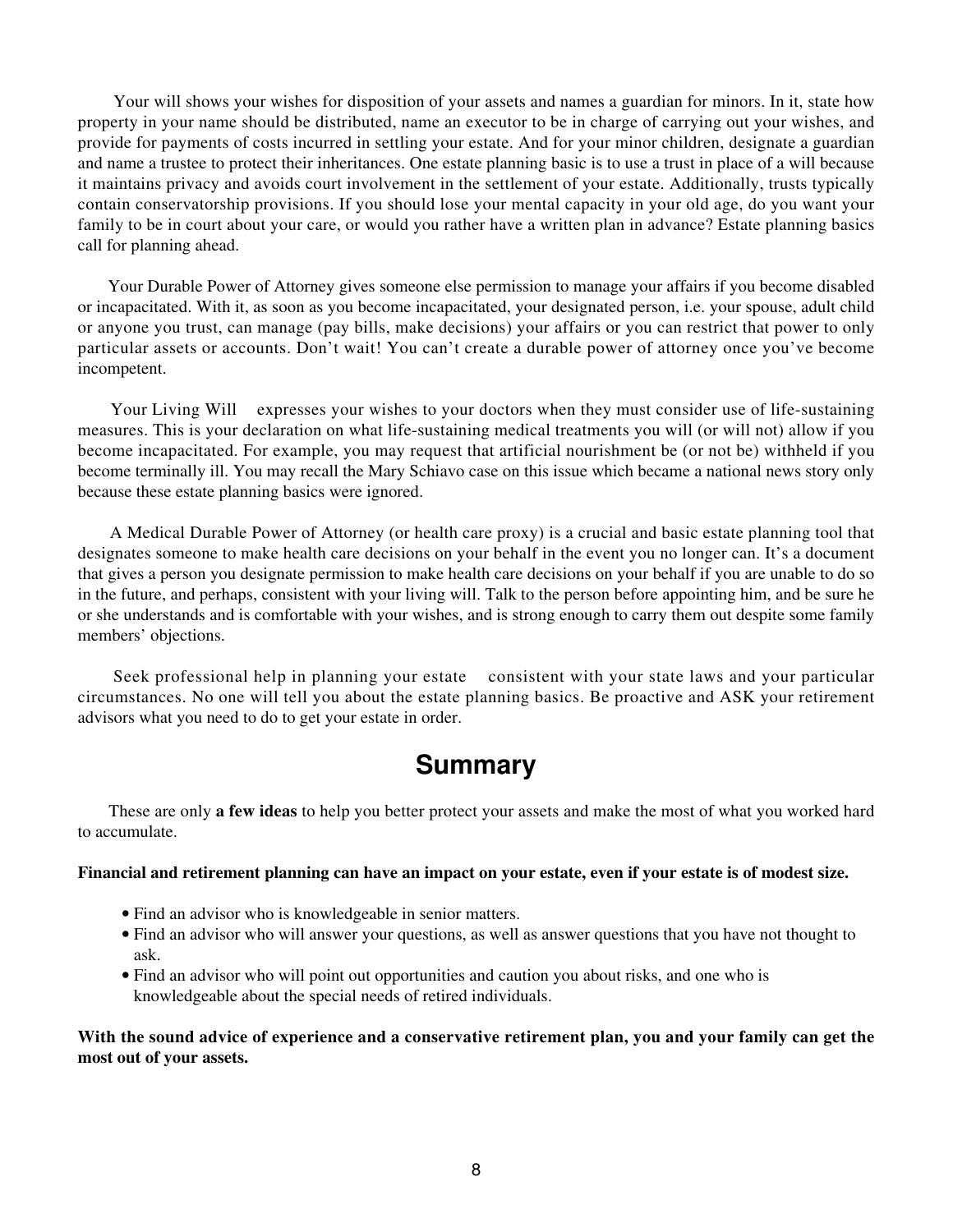# **About Jessie B Jarmon**



Jessie Jarmon is a well known expert in life, health and annuity insurance. After retiring from the US Army in 1993 he has been working to help the public protect and build their asset. Mr. Jarmon graduated form Park Univeristy with a Bachelor of Science Degree in Management/Health Care. His practice focus on helping people reach their financial goals.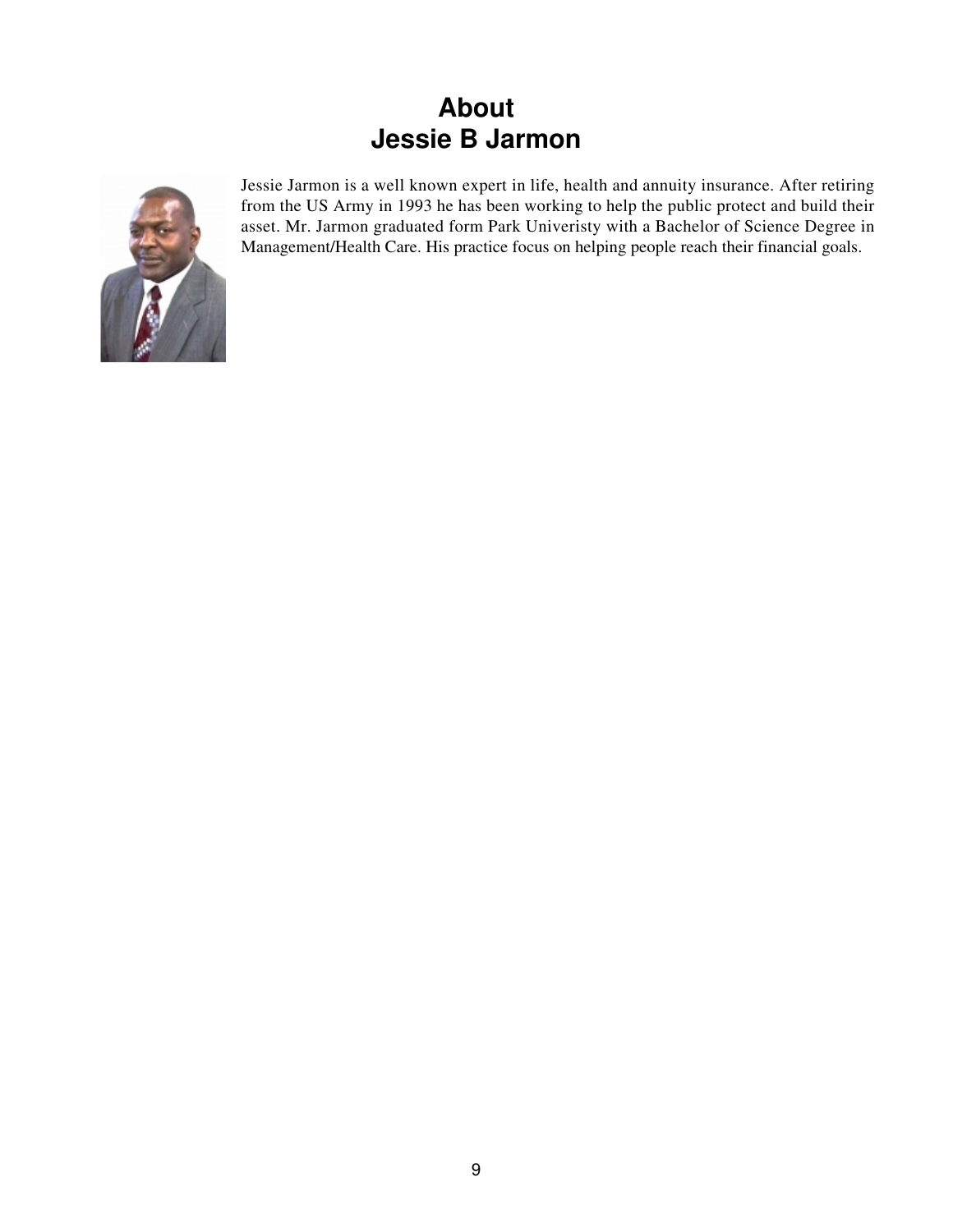# **About EstatePlanningAdvisorsGroup**

EstatePlanningAdvisorsGroup (JEPAG) is a life, health and annuity insurance Agency. EPAG portfolio of financial products will help you meet your long and short term financial goals. Our advice is what's best for you. Building lifelong relationship is EPAG commitment based on honesty, prompt service and results. We entrust in carrier's that are competitive and A.M. Best & Company A+. Let us help.

- **· Estate Planning** Includes assistance with living trust and elimination of estate taxes
- **· College Expenses** Investing in higher education
- **· Retirement** Investing in retirement plans
- **· Small Business** Buy sell agreements, key employee's insurance and work site insurance
- **· Health Insurance** Medical, Medicare Advantage/Supplement, Med Gap, Long-Term Care (LTC), Dental and Vision
- **· Tax-Sheltered Annuities** Fixed and or indexed

**Phone today with questions or to see if we can help you. There is no charge for an initial meeting.**

### Jessie B Jarmon **Consultant**

### **910-441-9373**

**EstatePlanningAdvisorsGroup** 361 Dark Branch Road Kenansville, NC 28349